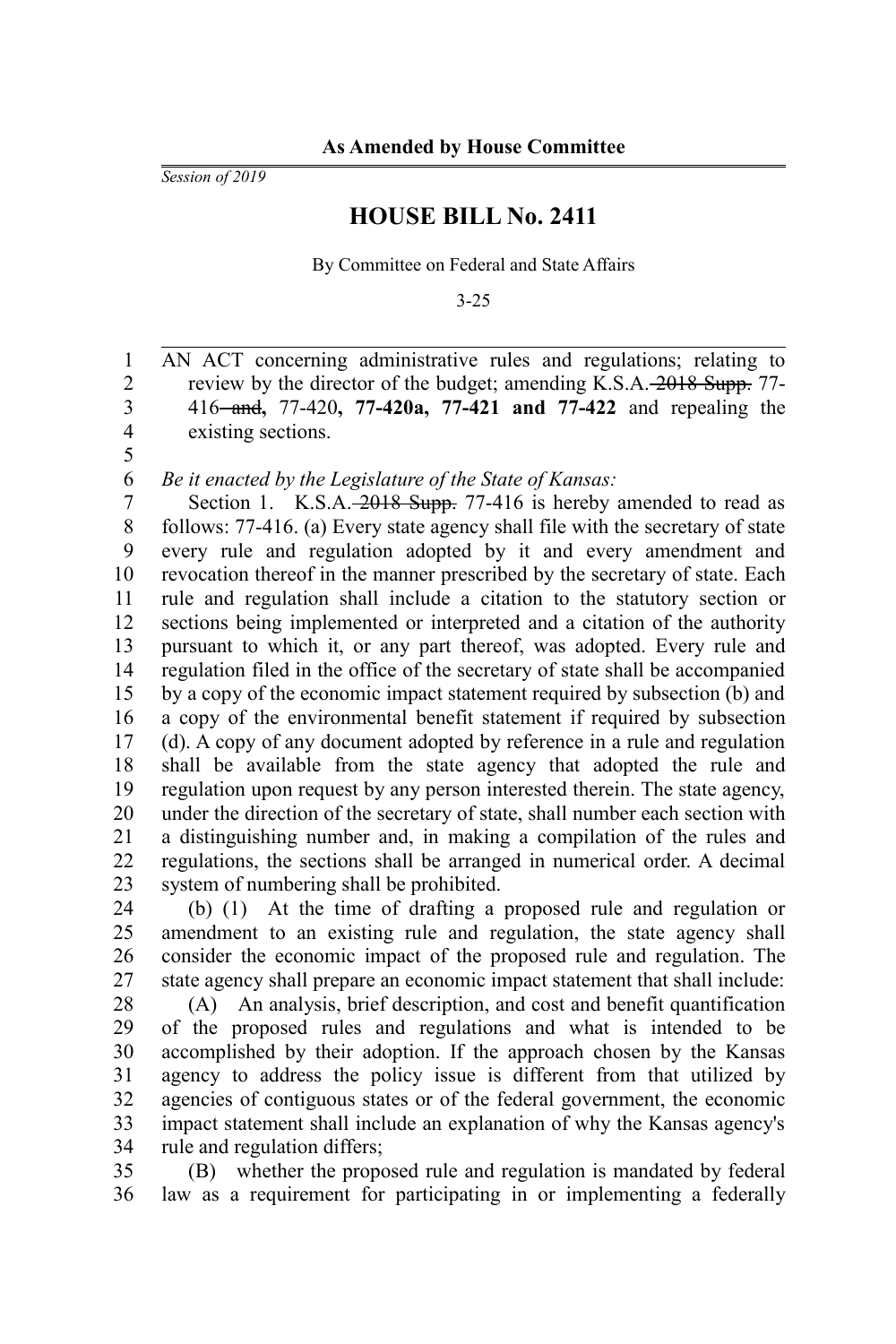subsidized or assisted program and whether the proposed rules and regulations exceed the requirements of applicable federal law; 1 2

3

(C) an analysis specifically addressing the following factors:

4 5

(i) The extent to which the rule and regulation will enhance or restrict business activities and growth;

(ii) the economic effect, including a detailed quantification of implementation and compliance costs, on the specific businesses, business sectors, public utility ratepayers, individuals and local governmental units that will be affected by the proposed rule and regulation and on the state economy as a whole; 6 7 8 9 10

(iii) the businesses that would be directly affected by the proposed rule and regulation; 11 12

(iv) the benefits of the proposed rule and regulation compared to the cost; 13 14

(v) measures taken by the agency to minimize the cost and impact of the proposed rule and regulation on business and economic development within the state of Kansas, local government and individuals; *and* 15 16 17

(vi) an estimate, expressed as a single dollar figure, of the total annual implementation and compliance costs that are reasonably expected to be incurred by or passed along to businesses, local governmental units or members of the public and a determination of whether those costs will exceed  $$3,000,000$  over any two-year period; and 18 19 20 21 22

(vii) an estimate of the total implementation and compliance costs that are reasonably expected to be incurred by or passed along to businesses, local governmental units and individuals as a result of the proposed rule, expressed as a single dollar figure. 23 24 25 26

(2) The state agency shall consult with the league of Kansas municipalities, Kansas association of counties and the Kansas association of school boards, as appropriate, when preparing the economic impact statement of a proposed rule and regulation which increases or decreases revenues of cities, counties or school districts or imposes functions or responsibilities on cities, counties or school districts that will increase their expenditures or fiscal liability. The agency shall consult and solicit information from businesses, business associations, local governmental units, state agencies or institutions and members of the public that may be affected by the proposed rule and regulation or that may provide relevant information. 27 28 29 30 31 32 33 34 35 36 37

(3) As required pursuant to the provisions of K.S.A. 77-420(d), and amendments thereto, the state agency shall reevaluate and, when necessary, update the economic impact statement when directed to do so by the director of the budget and, if approved by the director of the budget, shall submit the revised economic impact statement at the time of filing a rule and regulation with the secretary of state. If a public hearing was held 38 39 40 41 42 43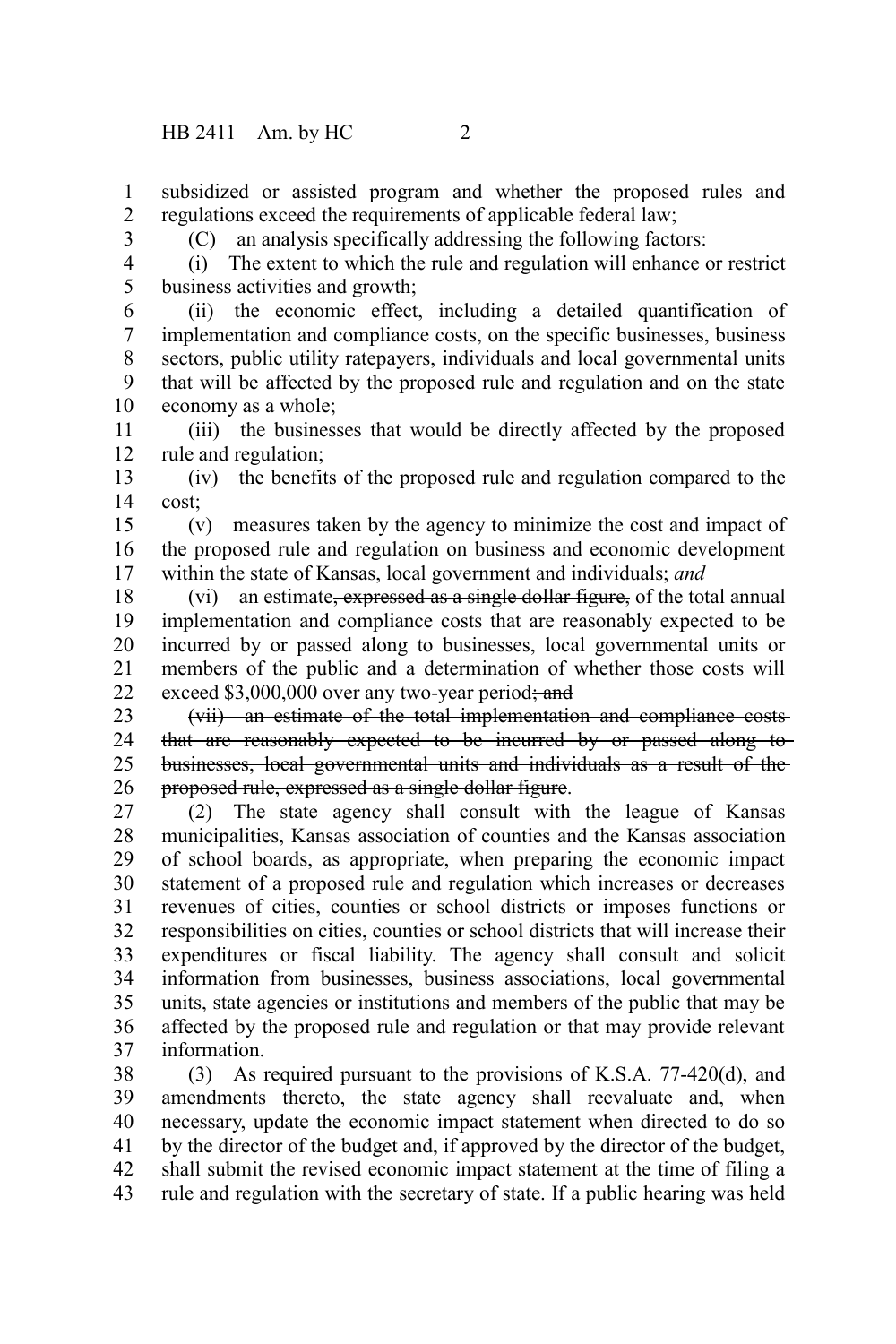prior to the adoption of the rule and regulation, a state agency at the time of filing a rule and regulation with the secretary of state shall include as a part of the economic impact statement a statement specifying the time and place at which the hearing was held and the attendance at the hearing. A copy of the current economic impact statement shall be available from the state agency upon request by any party interested therein. 1 2 3 4 5 6

**(4) The implementation and compliance costs determined under subsection (b)(1)(C)(vi) shall be those additional costs reasonably expected to be incurred and shall be separately identified for the affected businesses, local governmental units and members of the public. In determining total additional costs of such proposed rules and regulations, the state agency shall not account for any actual or estimated cost savings that may be realized by the implementing state agency or by members of the public.** 7 8 9 10 11 12 13 14

(c) Pursuant to the provisions of K.S.A. 77-420, and amendments thereto, the director of the budget shall review the economic impact statement prepared by any state agency and shall prepare a supplemental or revised statement and an independent analysis by the director of the budget of the cost and the factors as set forth in subsection  $(b)(1)(A)$  and (C) and subsection (e). If possible, the supplemental or revised statement shall include a reliable estimate in dollars of the anticipated change in revenues and expenditures of the state. It also shall include a statement, if determinable or reasonably foreseeable, of the immediate and long-range economic impact of the rule and regulation upon persons subject thereto, small employers and the general public. If, after careful investigation, it is determined that no dollar estimate is possible, the statement shall set forth the reasons why no dollar estimate can be given. Every state agency is directed to cooperate with the division of the budget in the preparation of any statement pursuant to this subsection when, and to the extent, requested by the director of the budget. The director of the budget shall follow the procedures set forth in K.S.A. 77-420, and amendments thereto, in evaluating and accepting or rejecting the proposed rule and regulation. No agency shall submit a rule and regulation to the secretary of state for filing before receiving the approval of the director of the budget as provided in this subsection and K.S.A. 77-420, and amendments thereto. 15 16 17 18 19 20 21 22 23 24 25 26 27 28 29 30 31 32 33 34 35

(d) At the time of drafting a proposed environmental rule and regulation or amendment to an existing environmental rule and regulation, the state agency shall consider the environmental benefit of such proposed rule and regulation or amendment. Prior to giving notice of a hearing on a proposed rule and regulation, the state agency shall prepare an environmental benefit statement that shall include a description of the need for and the environmental benefits that will likely accrue as the result of the proposed rule and regulation or amendment. The description shall 36 37 38 39 40 41 42 43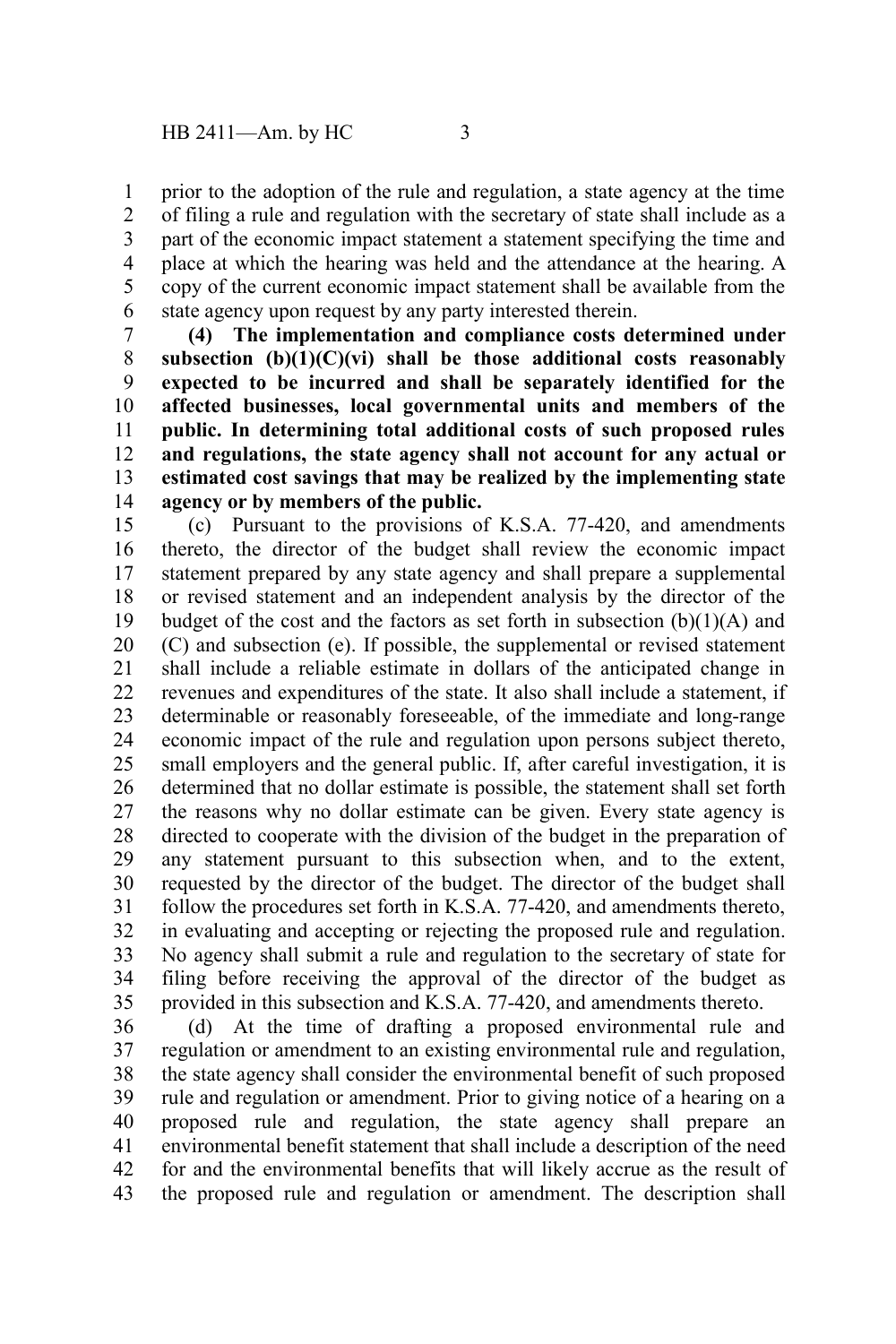summarize, when applicable, research indicating the level of risk to the public health or the environment being removed or controlled by the proposed rule and regulation or amendment. When specific contaminants are to be controlled by the proposed rule and regulation or amendment, the description shall indicate the level at which the contaminants are considered harmful according to currently available research. The state agency may consult with other state agencies when preparing the environmental benefit statement. The state agency shall reevaluate and, when necessary, update the statement at the time of filing a rule and regulation with the secretary of state. A copy of the current environmental benefit statement shall be available from the state agency upon request by 1 2 3 4 5 6 7 8 9 10 11

any party interested therein. 12

(e) In addition to the requirements of subsection (b), the economic impact statement for all environmental rules and regulations shall include: 13 14

(1) A description of the capital and annual costs of compliance with the proposed rules and regulations, and the persons who will bear those costs: 15 16 17

(2) a description of the initial and annual costs of implementing and enforcing the proposed rules and regulations, including the estimated amount of paperwork, and the state agencies, other governmental agencies or other persons or entities who will bear the costs; 18 19 20 21

(3) a description of the costs that would likely accrue if the proposed rules and regulations are not adopted, the persons who will bear the costs and those who will be affected by the failure to adopt the rules and regulations; and 22 23 24 25

(4) a detailed statement of the data and methodology used in estimating the costs used in the statement. 26 27

(f) In 2021, the legislative post audit committee shall direct the legislative division of post audit to conduct an audit to study: 28 29

(1) The accuracy of economic impact statements submitted by state agencies pursuant to this section for the immediately preceding seven years; 30 31 32

(2) the impact the review by the director of the budget has had on the accuracy of economic impact statements submitted by state agencies pursuant to this section; and 33 34 35

(3) whether the \$3,000,000 cost figure is the appropriate amount of economic impact to trigger the hearing procedure required by K.S.A. 77- 420(a), and amendments thereto. 36 37 38

Sec. 2. K.S.A. - 2018 Supp. 77-420 is hereby amended to read as follows: 77-420. (a) (1) *Except as further provided by this subsection,* every rule and regulation proposed to be adopted by any state agency, before **after** being submitted to the secretary of administration and the attorney general as required by this section, shall be submitted with the 39 40 41 42 43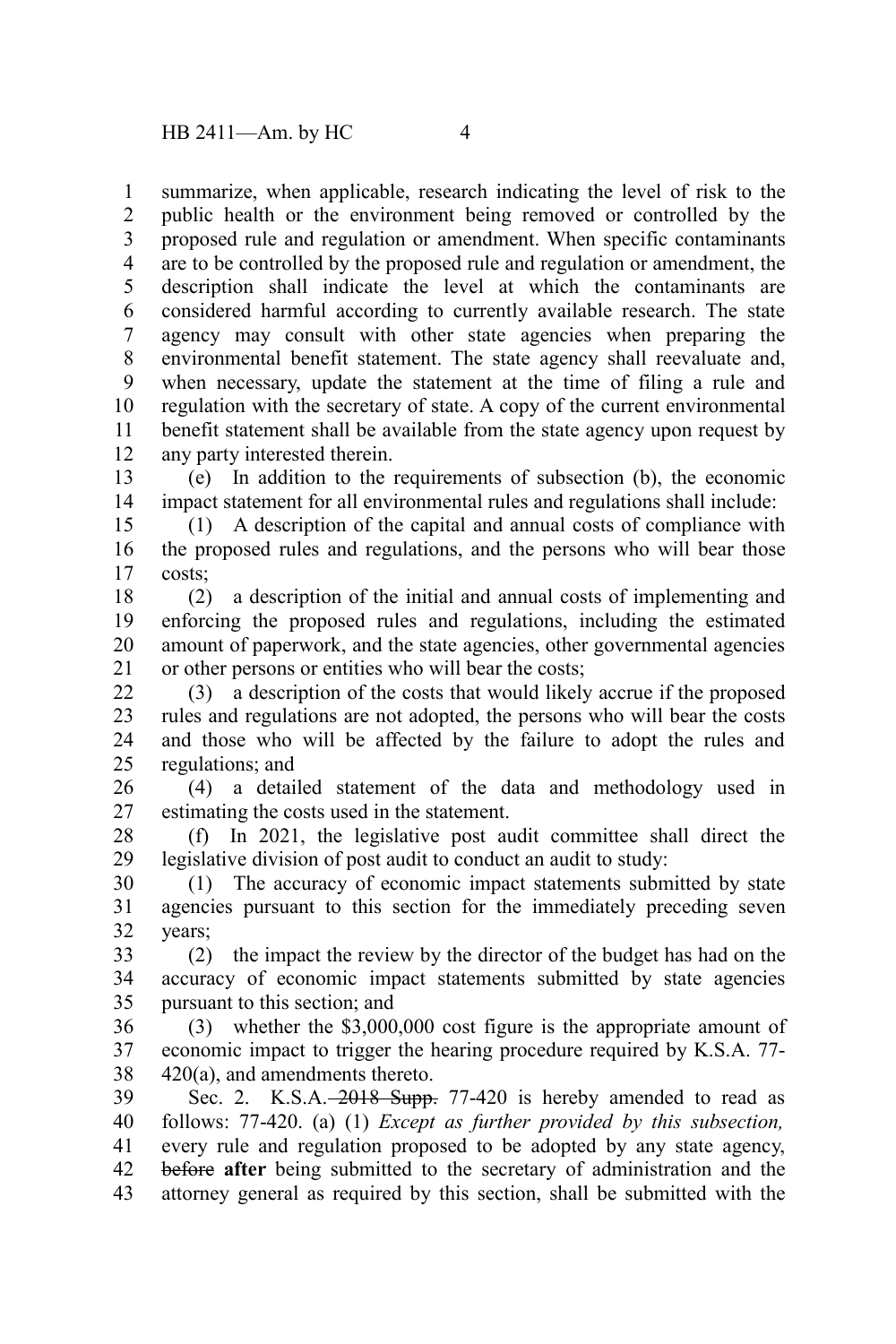economic impact statement for the rule and regulation required by K.S.A. 1

77-416, and amendments thereto, to the director of the budget for review of the accuracy and completeness of the agency's economic impact statement. The director of the budget shall make an independent determination of the amount of implementation and compliance costsreasonably expected to be incurred by or passed along to businesses, local government and individuals over any two-year period as a result of the proposed rule and regulation and shall conduct an independent analysis of the factors set forth in K.S.A.  $77-416(b)(1)(A)$  and  $(C)$  and  $(e)$ , and amendments thereto. Every rule and regulation approved *requiring approval* by the director of the budget shall be stamped as approved, and the date of approval shall be indicated. 2 3 4 5 6 7 8 9 10 11 12

(2) If the director independently *agency* determines that a proposed rule and regulation submitted or resubmitted by the agency will not result in implementation or compliance costs of more than \$3,000,000 for businesses, local government or individuals in any two-year period, the director shall: 13 14 15 16 17

(A) approve the rule and regulation if the director independently determines that the economic impact statement is accurate, demonstrates a complete analysis as required by K.S.A.  $77-416(b)(1)(A)$  and  $(C)$  and  $(e)$ , and amendments thereto, and the director concurs with the economic impact statement; or 18 19 20 21 22

(B) disapprove the rule and regulation *agency shall provide a copy of the economic impact statement to the director, but the director shall not be required to review or approve the proposed rule and regulation*. 23 24 25

(3) If the director of the budget *agency* determines that the proposed rule and regulation will result in implementation and compliance costs of more than \$3,000,000 for businesses, local government or individuals in any two-year period, the director of the budget shall: 26 27 28 29

(A) approve the proposed rule and regulation, if the agency, prior to the submission or the resubmission of a rule and regulation to the director, holds a public hearing and finds that the costs of the proposed rule and regulation have been accurately determined and are necessary for achieving legislative intent and the director, after an independent analysis, concurs with the agency's findings and analysis and approves the economic impact statement; or 30 31 32 33 34 35 36

37

## (B) disapprove the proposed rule and regulation.

*(4) If an agency is proposing a rule and regulation because of a federal mandate as described in K.S.A. 77-416(b)(1)(B), and amendments thereto, the agency shall provide a copy of the economic impact statement to the director, but the director shall not be required to review or approve the proposed rule and regulation, regardless of the implementation and compliance cost of the proposed rule and regulation.* 38 39 40 41 42 43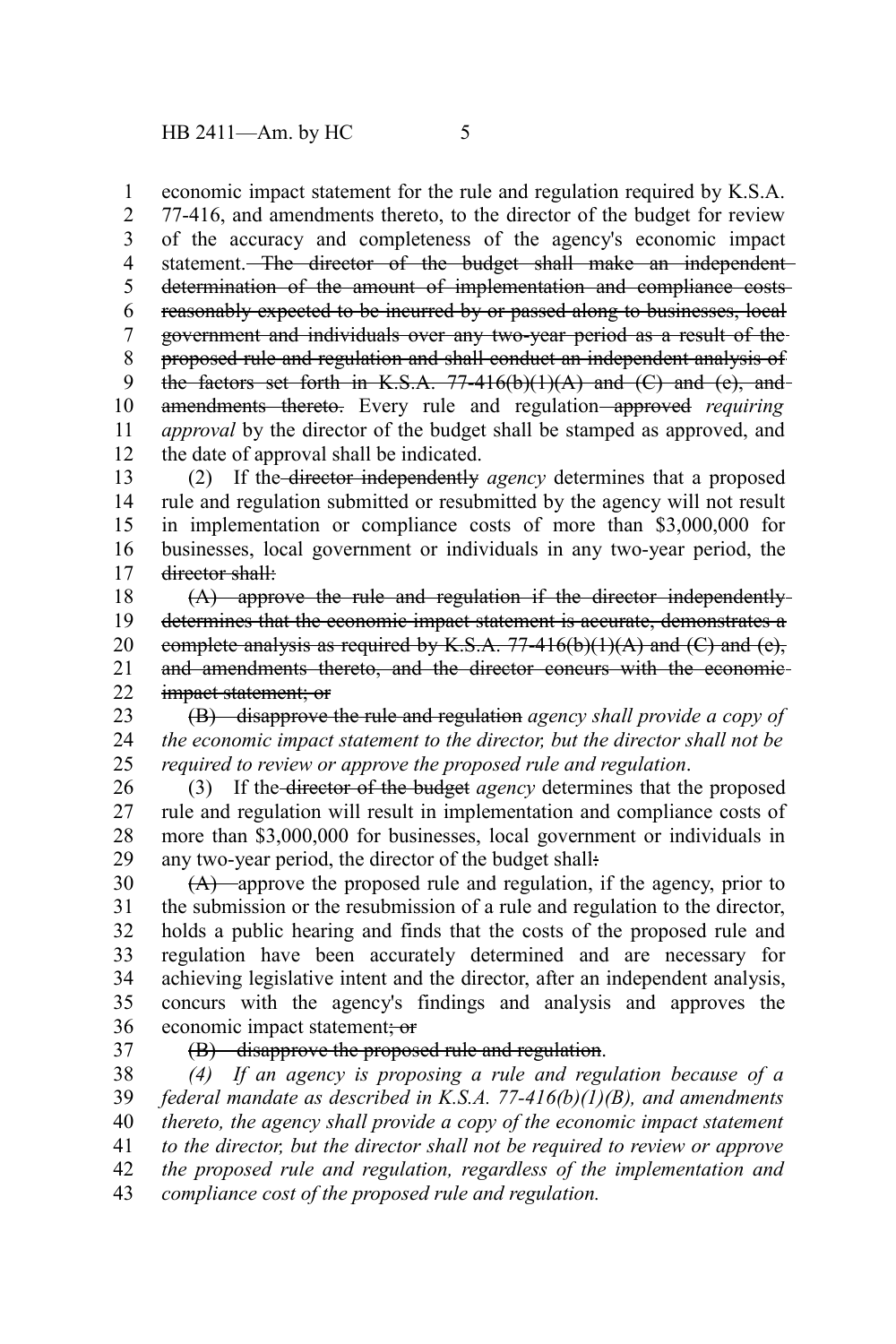*(5) For the purposes of this subsection, the implementation and compliance cost shall be calculated from the effective date of the rule and regulation by subtracting the estimated cost savings from the total implementation and compliance cost, resulting in the net implementation and compliance cost.* 1 2 3 4 5

(b) The director of the budget shall submit an annual report to the legislature and to the joint committee on administrative rules and regulations on the first day of the 2019 regular legislative session and subsequent regular legislative sessions on all rules and regulations approved or denied by the director. The report shall include the text of each rule and regulation reviewed, the final economic impact statement and a summary of the director's analysis supporting the decision to approve-or reject the rule and regulation. The director shall immediately submit a separate report to the legislature, if in session, and the joint committee on administrative rules and regulations upon the approval-ordenial of a rule or regulation with costs determined to be greater than \$3,000,000 for businesses, local government or individuals over any twoyear period. The report shall include an analysis of the agency's and the director's decisions with respect to the necessity of the cost of the rule and regulation to achieve legislative intent. 6 7 8 9 10 11 12 13 14 15 16 17 18 19 20

(c) Every rule and regulation proposed to be adopted by any state agency that has been approved by the director of the budget pursuant to *complied with* the provisions of subsection (a), before being submitted to the attorney general **and the director of the budget as required** under this section, shall be submitted to the secretary of administration for approval of its organization, style, orthography and grammar subject to such requirements as to organization, style, orthography and grammar as the secretary may adopt. Every rule and regulation submitted to the secretary of administration under this subsection shall be accompanied by a copy of any document which is adopted by reference by the rule and regulation. Every rule and regulation approved by the secretary of administration under this subsection shall be stamped as approved and the date of such approval shall be indicated therein. 21 22 23 24 25 26 27 28 29 30 31 32 33

(d) Every rule and regulation proposed by any state agency that has *complied with the provisions of subsection (a) and has* been approved by the director of the budget and the secretary of administration as provided in subsections (a) and *subsection* (c), before being adopted or filed**submitted to the director of the budget as required under this section,** shall be submitted to the attorney general for an opinion as to the legality of the same, including whether the making of such rule and regulation is within the authority conferred by law on the state agency. The attorney general shall promptly furnish an opinion as to the legality of the proposed rule and regulation so submitted. Every rule and regulation submitted to 34 35 36 37 38 39 40 41 42 43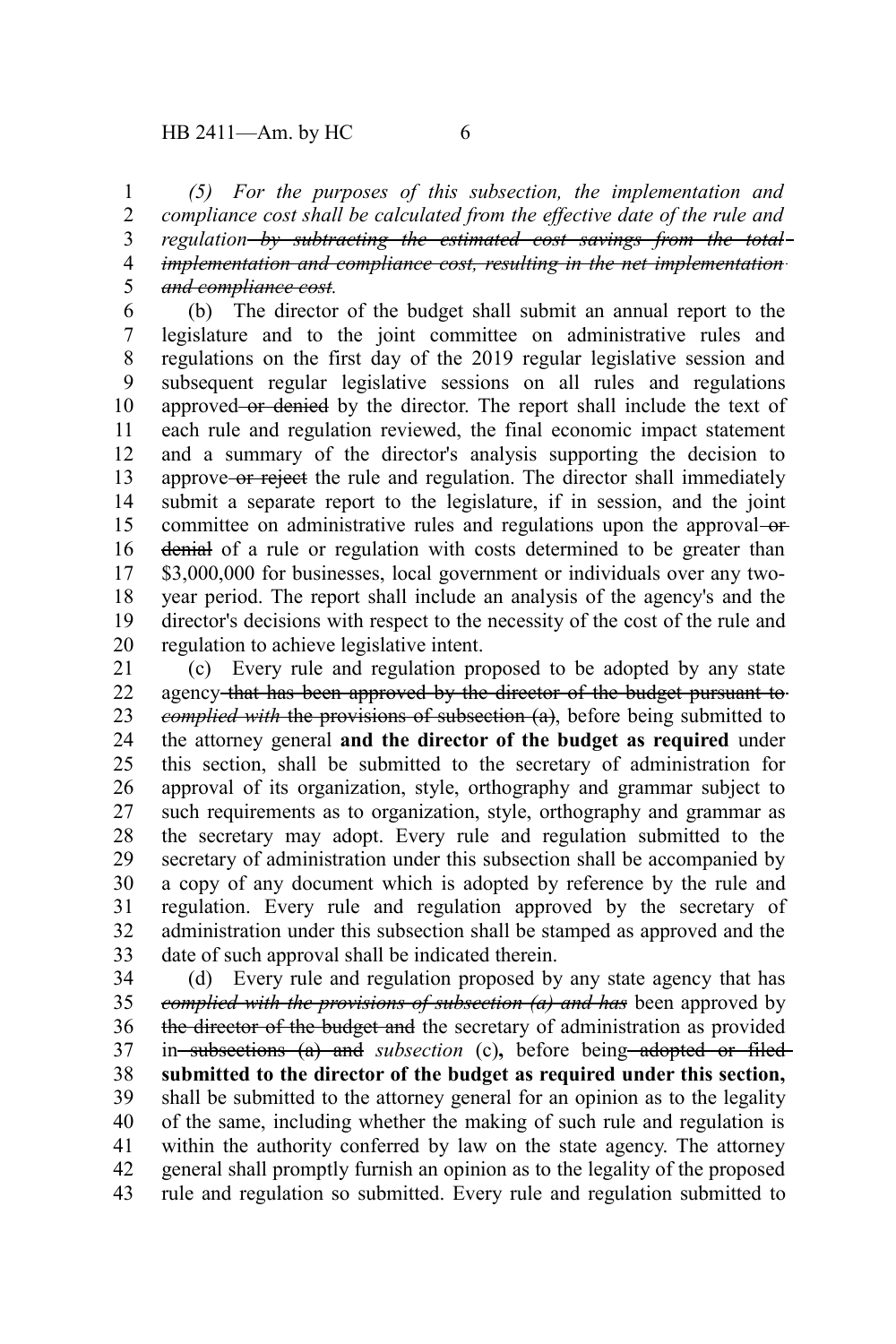the attorney general under this subsection shall be accompanied by a copy 1

of any document which is adopted by reference by the rule and regulation. Every rule and regulation approved by the attorney general under this subsection shall be stamped as approved and the date of such approval shall be indicated therein. 2 3 4 5

(e) No rule and regulation shall be filed by the secretary of state unless: 6 7

(1) The rule and regulation has been approved by the director of the budget *complied with the provisions of subsection (a)*; 8 9

(2) the organization, style, orthography and grammar have been approved by the secretary of administration; 10 11

(3) the rule and regulation has been approved in writing by the attorney general as to legality; 12 13

(4) the rule and regulation has been formally adopted by the state agency after it has been approved by the director of the budget, the secretary of administration and the attorney general and is accompanied by a certified or other formal statement of adoption when adoption is by an executive officer of a state agency, or by a certified copy of the roll call vote required for its adoption by K.S.A. 77-421, and amendments thereto, when adoption is by a board, commission, authority or other similar body; 14 15 16 17 18 19 20

(5) the rule and regulation to be filed is accompanied by a copy of the economic impact statement as provided by K.S.A. 77-416, and amendments thereto, that has been reviewed and approved by the director of the budget as provided by *complies with the provisions of* subsection  $(a)$ ; and 21 22 23 24 25

(6) the rule and regulation to be filed is accompanied by a copy of the environmental benefit statement required by K.S.A. 77-416, and amendments thereto, if applicable. 26 27 28

**Sec. 3. K.S.A. 77-420a is hereby amended to read as follows: 77- 420a. No rule and regulation shall be adopted prior to the effective date of the statute authorizing its adoption, but prior to the effective date of such statute, the proposed rule and regulation may be submitted to** the director of the budget, **the secretary of administration** and to*,* **the attorney general** *and to the director of the budget* **for approval as required by K.S.A. 77-420, and amendments thereto, and notice of the proposed rule and regulation may be given and a hearing held thereon in the manner provided by K.S.A. 77-421, and amendments thereto.** 29 30 31 32 33 34 35 36 37 38

**Sec. 4. K.S.A. 77-421 is hereby amended to read as follows: 77- 421. (a) (1) Except as provided by subsection (a)(2), subsection (a)(3) or subsection (a)(4), prior to the adoption of any permanent rule and regulation or any temporary rule and regulation which is required to be adopted as a temporary rule and regulation in order to comply** 39 40 41 42 43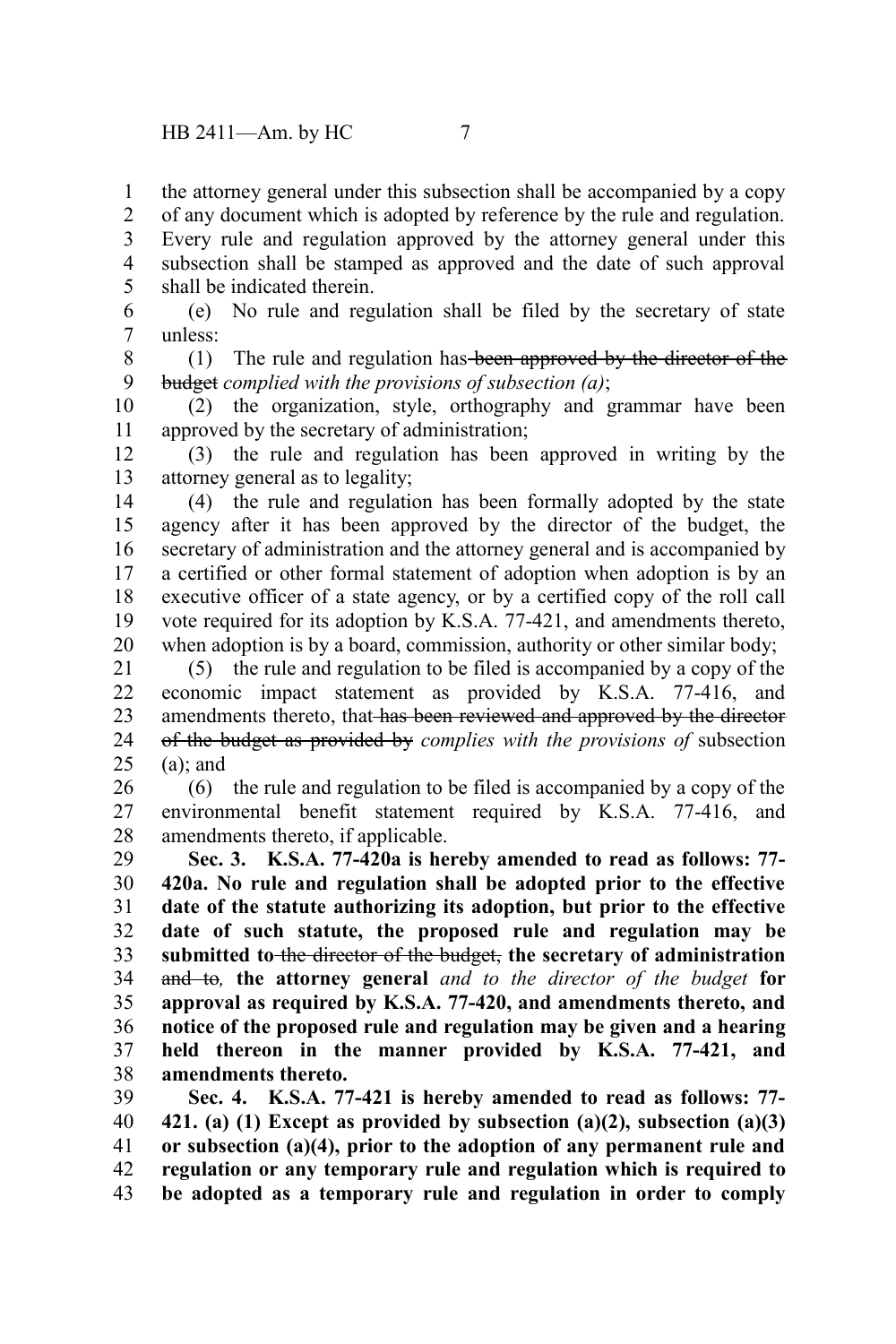**with the requirements of the statute authorizing the same and after any such rule and regulation has been approved by** the director of the budget, **the secretary of administration** and*,* **the attorney general** *and the director of the budget***, the adopting state agency shall give at least 60 days' notice of its intended action in the Kansas register and to the secretary of state and to the joint committee on administrative rules and regulations established by K.S.A. 77-436, and amendments thereto. The notice shall be provided to the secretary of state and to the chairperson, vice chairperson, ranking minority member of the joint committee and legislative research department and shall be published in the Kansas register. A complete copy of all proposed rules and regulations and the complete economic impact statement required by K.S.A. 77-416, and amendments thereto, shall accompany the notice sent to the secretary of state. The notice shall contain:** 1 2 3 4 5 6 7 8 9 10 11 12 13 14

**(A) A summary of the substance of the proposed rules and regulations;** 15 16

**(B) a summary of the economic impact statement indicating the estimated economic impact on governmental agencies or units, persons subject to the proposed rules and regulations and the general public;** 17 18 19 20

**(C) a summary of the environmental benefit statement, if applicable, indicating the need for the proposed rules and regulations;** 21 22

**(D) the address where a complete copy of the proposed rules and regulations, the complete economic impact statement, the environmental benefit statement, if applicable, required by K.S.A. 77- 416, and amendments thereto, may be obtained;** 23 24 25 26

**(E) the time and place of the public hearing to be held; the manner in which interested parties may present their views; and** 27 28

**(F) a specific statement that the period of 60 days' notice constitutes a public comment period for the purpose of receiving written public comments on the proposed rules and regulations and the address where such comments may be submitted to the state agency. Publication of such notice in the Kansas register shall constitute notice to all parties affected by the rules and regulations.** 29 30 31 32 33 34

**(2) Prior to adopting any rule and regulation which establishes seasons and fixes bag, creel, possession, size or length limits for the taking or possession of wildlife and after such rule and regulation has been approved by the secretary of administration and the attorney general, the secretary of wildlife, parks and tourism shall give at least 30 days' notice of its intended action in the Kansas register and to the secretary of state and to the joint committee on administrative rules and regulations created pursuant to K.S.A. 77-436, and amendments thereto. All other provisions of subsection (a)(1) shall apply to such** 35 36 37 38 39 40 41 42 43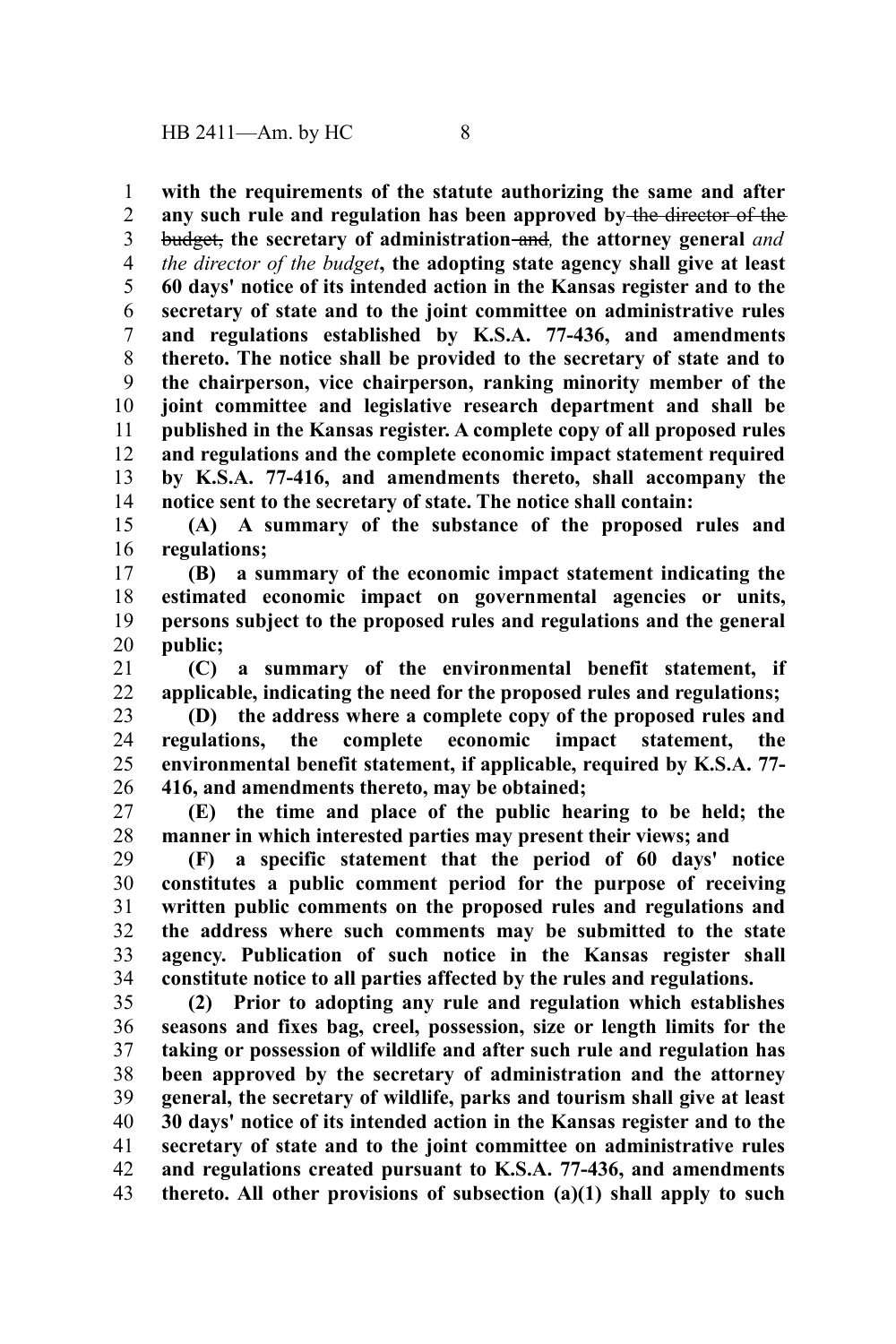**rules and regulations, except that the statement required by subsection (a)(1)(E) shall state that the period of 30 days' notice constitutes a public comment period on such rules and regulations.** 1 2 3

**(3) Prior to adopting any rule and regulation which establishes any permanent prior authorization on a prescription-only drug pursuant to K.S.A. 39-7,120, and amendments thereto, or which concerns coverage or reimbursement for pharmaceuticals under the pharmacy program of the state medicaid plan, and after such rule and regulation has been approved by the director of the budget, the secretary of administration and the attorney general, the secretary of health and environment shall give at least 30 days' notice of its intended action in the Kansas register and to the secretary of state and to the joint committee on administrative rules and regulations created pursuant to K.S.A. 77-436, and amendments thereto. All other provisions of subsection (a)(1) shall apply to such rules and regulations, except that the statement required by subsection (a)(1)(E) shall state that the period of 30 days' notice constitutes a public comment period on such rules and regulations.** 4 5 6 7 8 9 10 11 12 13 14 15 16 17 18

**(4) Prior to adopting any rule and regulation pursuant to subsection (c), the state agency shall give at least 60 days' notice of its intended action in the Kansas register and to the secretary of state and to the joint committee on administrative rules and regulations created pursuant to K.S.A. 77-436, and amendments thereto. All other provisions of subsection (a)(1) shall apply to such rules and regulations, except that the statement required by subsection (a)(1)(E) shall state that the period of notice constitutes a public comment period on such rules and regulations.** 19 20 21 22 23 24 25 26 27

**(b) (1) On the date of the hearing, all interested parties shall be given reasonable opportunity to present their views or arguments on adoption of the rule and regulation, either orally or in writing. At the time it adopts or amends a rule and regulation, the state agency shall prepare a concise statement of the principal reasons for adopting the rule and regulation or amendment thereto, including:** 28 29 30 31 32 33

**(A) The agency's reasons for not accepting substantial arguments made in testimony and comments; and** 34 35

**(B) the reasons for any substantial change between the text of the proposed adopted or amended rule and regulation contained in the published notice of the proposed adoption or amendment of the rule and regulation and the text of the rule and regulation as finally adopted.** 36 37 38 39 40

**(2) Whenever a state agency is required by any other statute to give notice and hold a hearing before adopting, amending, reviving or revoking a rule and regulation, the state agency, in lieu of following** 41 42 43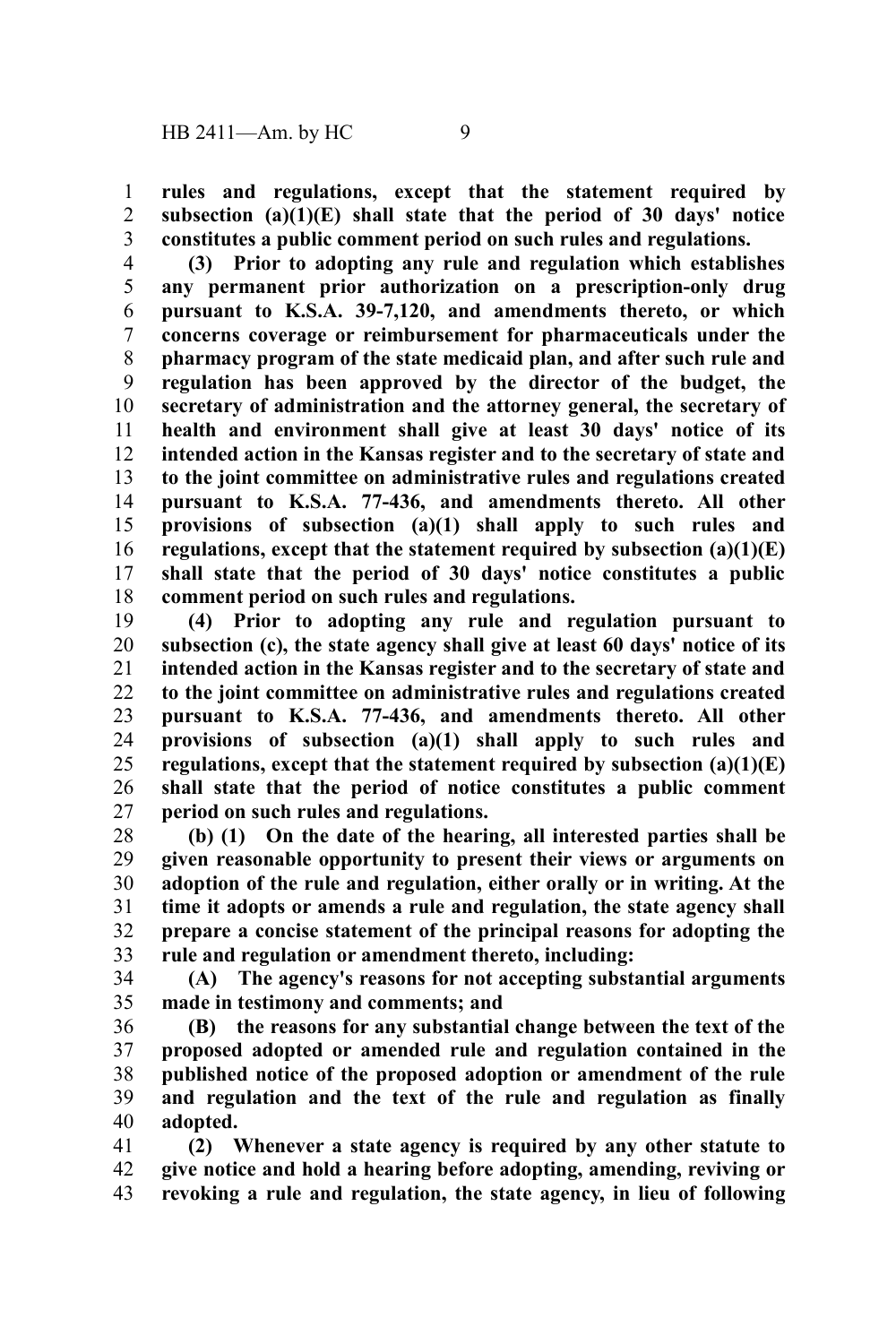**the requirements or statutory procedure set out in such other law, may give notice and hold hearings on proposed rules and regulations in the manner prescribed by this section.** 1 2 3

**(3) Notwithstanding the other provisions of this section, the secretary of corrections may give notice or an opportunity to be heard to any inmate in the custody of the secretary with regard to the adoption of any rule and regulation.** 4 5 6 7

**(c) (1) The agency shall initiate new rulemaking proceedings under this act, if a state agency proposes to adopt a final rule and regulation that:** 8 9 10

**(A) Differs in subject matter or effect in any material respect from the rule and regulation as originally proposed; and** 11 12

**(B) is not a logical outgrowth of the rule and regulation as originally proposed.** 13 14

**(2) For the purposes of this provision, a rule and regulation is not the logical outgrowth of the rule and regulation as originally proposed if a person affected by the final rule and regulation was not put on notice that such person's interests were affected in the rule making.** 15 16 17 18

**(d) When, pursuant to this or any other statute, a state agency holds a hearing on the adoption of a proposed rule and regulation, the agency shall cause written minutes or other records, including a record maintained on sound recording tape or on any electronically accessed media or any combination of written or electronically accessed media records of the hearing to be made. If the proposed rule and regulation is adopted and becomes effective, the state agency shall maintain, for not less than three years after its effective date, such minutes or other records, together with any recording, transcript or other record made of the hearing and a list of all persons who appeared at the hearing and who they represented, any written testimony presented at the hearing and any written comments submitted during the public comment period.** 19 20 21 22 23 24 25 26 27 28 29 30 31

**(e) No rule and regulation shall be adopted by a board, commission, authority or other similar body except at a meeting which is open to the public and notwithstanding any other provision of law to the contrary, no rule and regulation shall be adopted by a board, commission, authority or other similar body unless it receives approval by roll call vote of a majority of the total membership thereof.** 32 33 34 35 36 37 38

**Sec. 5. K.S.A. 77-422 is hereby amended to read as follows: 77- 422. (a) A rule and regulation may be adopted by a state agency as a temporary rule and regulation if the state agency and the state rules and regulations board finds that the preservation of the public peace, health, safety or welfare necessitates or makes desirable putting such** 39 40 41 42 43